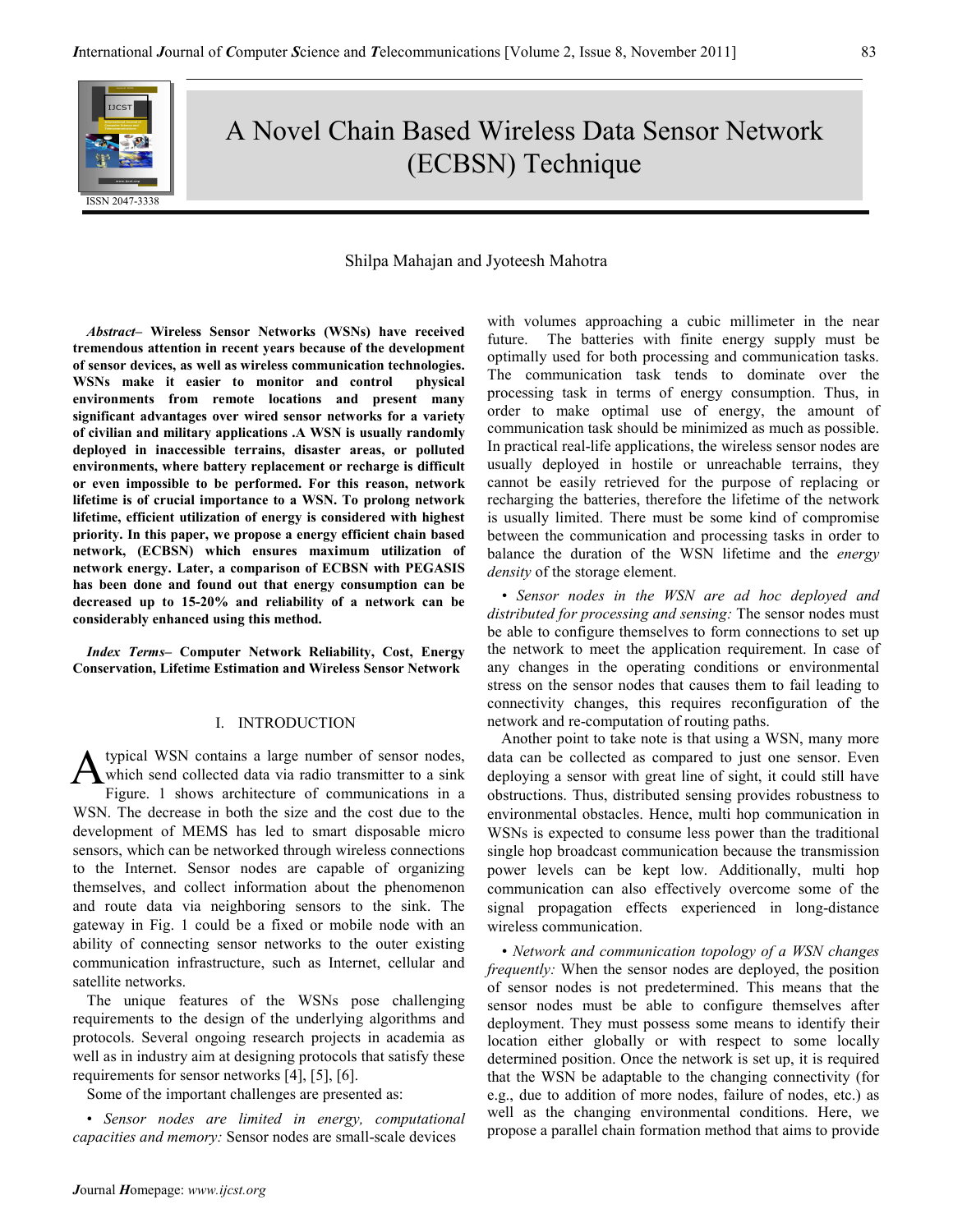

Fig. 1. Wireless Sensor Network

efficient, more stable and long lasting paths from source to destination. This method forms one higher level chain and number of lower level chains. In this a MAC layer concept for energy conservation has been used .Nodes form chains based on certain criteria and all nodes in the lower level chain send data to lower level leader and all lower level leader than send information to higher level leader .The higher level leader is the node that transmit the information to the base station. Due to multiple chain structure, these protocols require less time and energy as compared to other chain based protocols.

## II. RELATED WORK

A number of routing protocols have been proposed which try to maximize the lifetime of sensor network of constrained resources. We review some of the most relevant designs [7]- [9]. In LEACH [7], sensor nodes are organized into clusters with one node in each cluster working as cluster-head. The cluster-head receives data from all other sensors in the cluster, aggregates the data, and then transmits the aggregated data to the BS. LEACH rotates the cluster-head in order to evenly distribute the energy consumption. The operation of LEACH is organized into rounds. Each round begins with a set-up phase followed by a steady-state phase. During the set-up phase, each node decides whether it becomes a cluster-head or not according to a predefined criterion. After that, the rest sensor nodes decide the cluster-head they will belong to for that round.

PEACH [8] an improved LEACH work by selecting a proxy node which can assume the role of the current cluster-head of weak power during one round of communication. It is based on the consensus of healthy nodes for the detection and manipulation of failure of any cluster-head. It allows considerable improvement in the network lifetime by reducing the overhead of re-clustering.

PEGASIS [9] forms a chain covering all nodes in the network using a greedy algorithm so that each node communicates with only the neighboring nodes. In each round of communication, a randomly selected node in the chain takes turn to transmit the aggregated information to the BS to

save the energy. Also, the elimination of cluster set-up phase allows considerable energy saving. However, the communication delay can be large due to long single chain. When the network size is relatively large, the delay might be intolerable. Also, as the nodes in the chain cannot be relocated, the inter-node distance gets larger as the network size grows, which causes increased energy consumption.

Considerable amount of research has been done on chain based protocols and numbers of schemes have been devised. Like [10] diamond shaped pegasis is proposed which increase reliability of data packets for securing data transmission .In [11] concentric clustering scheme which consider the location of the base station to enhance its performance and to prolong the life time of the network. In this clusters are formed by dividing the sensor field in the form of concentric circles, considering base station outside the wireless sensor network.

CRBCC [12] gives a good compromise between energy consumption and delay. Chains are formed based on simulated annealing (SA) algorithm. Clusters are formed based on y coordinate and chain leaders are formed on x co-ordinates.

A new routing and data gathering approach [13] in which clusters are formed and cluster head is selected using LEACH approach and then in clusters, chains are formed using shortest path first. Clusters and chain construction occurs only once and the cluster head rotates locally inside the clusters without re clustering.

## III. RADIO MODEL

In our proposal we consider the following network model assumptions:

- The BS is located far from the sensor network and fixed.
- All nodes are homogeneous and energy constrained.
- Data is collected periodically from the network.
- Radio channel is symmetric so that the energy required to transmit a message from node  $i$  to node  $j$  is the same as energy required to transmit a message from node  $j$  to node i for a given signal to noise ratio.

For the sake of uniformity ECBSN uses the same radio model as used in LEACH and PEGASIS. The energy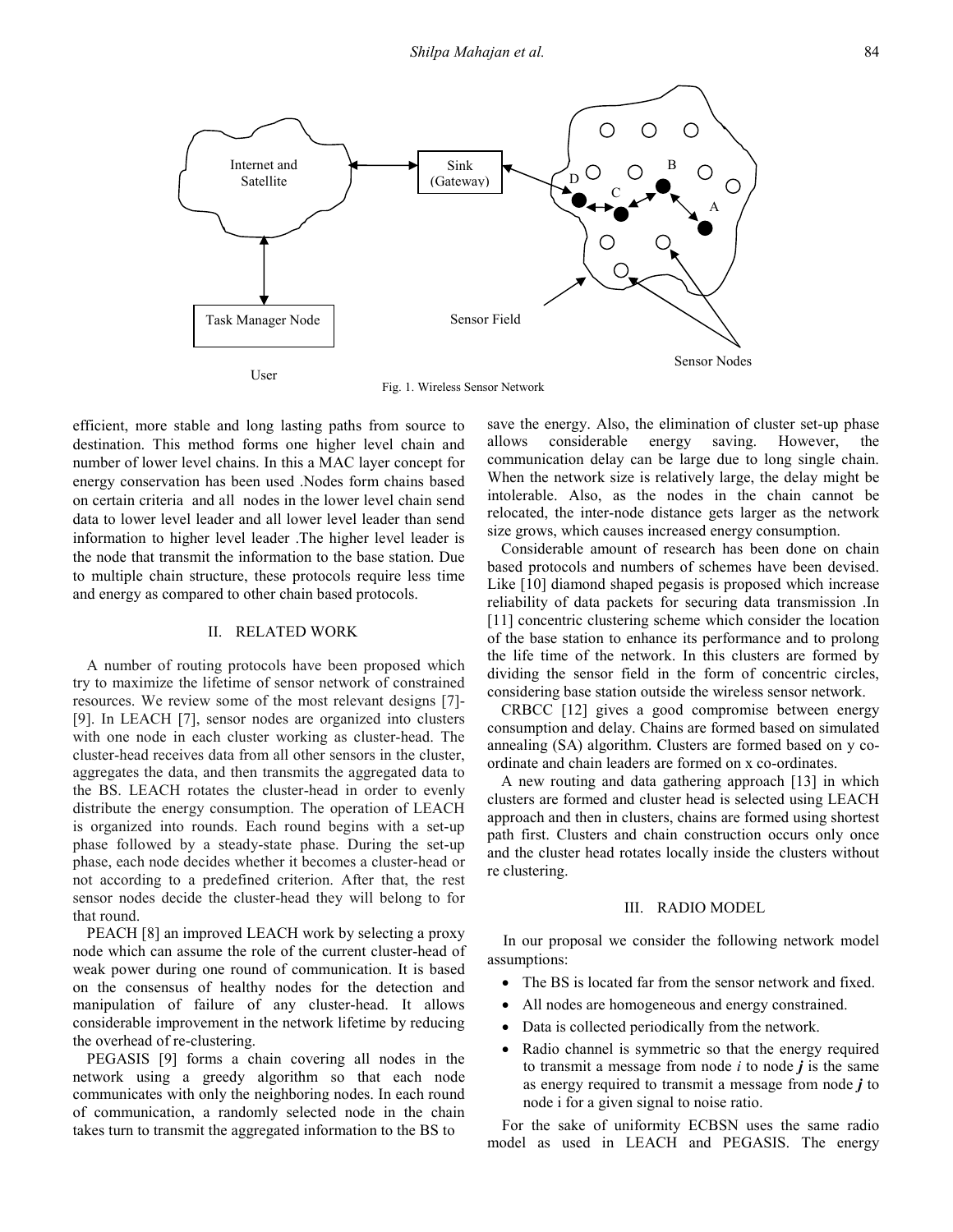consumed in transmitter amplifier for transmission is  $\epsilon$ *eamp* =100pJ/bit/m2 for a decent signal to noise ratio (SNR). In addition energies required in running transmitter and receiver electronics are equal and given by  $Eelec = ETX - elec = ERX - elec = 50nJ/bit.$  Thus for free space model, the total transmission cost for a k-bit message to transmit to a distance d is given by the Eq. 1.

$$
E_{TX}(k,d) = E_{TX - elec}(k) + E_{TX - amp}(k,d)
$$
  
\n
$$
E_{TX}(k,d) = Eelec*k + \epsilon \,amp; \text{amp} * k * d^2
$$
 (1)

The energy consumption in the receiver is given by Eq. 2.

$$
E_{RX}(k) = E_{RX - elec}(k)
$$
  
\n
$$
E_{RX}(k) = Eelec * k
$$
 (2)

Moreover, the energy cost for data aggregation is considered as 5nJ/bit/message. The radio speed is considered as 1Mbps. It is further assumed that information processing time in a node is  $5 - 10$  milliseconds [9].

# IV. PROPOSED PLAN

The protocol operates in two phases: Chain construction phase and data transmission phase. In chain formation phase chains of different levels are formed and in data transmission phase information is transmitted along with the designated paths.

We assume that a position from a base station to every node is known, based on the received radio signal strength. A node selection procedure (discussed below) is executed to find all the active nodes that take part in the chain formation process.

#### • Node selection procedure

A source node S broadcast a route request message at a distance of one hop (TTL=1) containing threshold energy value th.

#### At neighbor node n

If En>Eth, an Active Reply is generated containing route length.

Else if  $En$  < Eth

```
No reply is sent
```
Where, En is the energy level of the node, Eth is a predefined threshold,

At the source node S

All received REPLY messages are scanned. The neighbor with shortest active route is selected for forwarding the data.

|  |  |  | Table 1: Chain Table |  |
|--|--|--|----------------------|--|
|--|--|--|----------------------|--|

| Chain Number |  |  |
|--------------|--|--|
|              |  |  |

Table 2: Node Table

| Source<br>Address | Threshold<br>(energy) | <b>TTL</b> | Destination<br>Address | СID | Energy |
|-------------------|-----------------------|------------|------------------------|-----|--------|
|                   |                       |            |                        |     |        |

### • Chain formation procedure:

For a N Node network , if each chain contain M nodes .The number of chains formed are N/M.A node in a chain selects the nearest node that has not been yet selected based on the criteria discussed above. This way chain formation continues until all the active nodes are grouped into chains. After fixing the chain the next target is to find out the leader node in a chain. This protocol will choose leader based on the remaining energy levels. Once the leaders are selected, a higher level leader node is selected among the leader nodes whose distance from the base station is minimum. It is the responsibility of the higher level node to pass aggregated data onto the base station as shown in Fig. 3, after receiving these data; the neighbor node aggregates them with their own data and transmits these data to its neighbor node. Since in this, we have selected only those nodes that have their energy level greater than threshold. The chain formation process will take place again only, when 20% of the nodes die away. As the result the leader formation will also be delayed. The benefits of using a slight larger duration between leader selections rather than selecting leaders in every round are: 1) less communication overhead, 2) reduction in time in selection of leaders.

In this we have considered two table Node table and chain table as shown in Table 1 and Table 2. A node table will keep account of all the current nodes status in terms of its unique ID, current energy level, time to live and destination node address. A chain table will keep account of the number of chains formed, CID and its source ID.

• Data transmission phase:

After the formation of the chain and selection of leader, the data transmission phase starts. We assume that sensors always have data to send to the base station so data is aggregated at each level before transmission .The same token passing mechanism will be followed as in PEGASIS. In figure 2, node c2 is the leader, and it will pass the token along the chain to node co. Node co will pass its data towards node c2. After node c2 receives data from node cl, it will pass the token to node c4, and node c4 will pass its data towards node c2.



Fig. 2. Data transmission phase

#### V. IMPLEMENTATION

In simulation, we have considered a random network of 100 nodes placed in an area of 100 meters X 100 meters. Initially all the nodes have same amount of initial energy. A node will act as a base station considering two criteria of distance and energy. A simulation is performed on mat lab 7.0 considering first radio model .To evaluate the performance of the proposed scheme, we have compared ECBSN with the PEGASIS .Only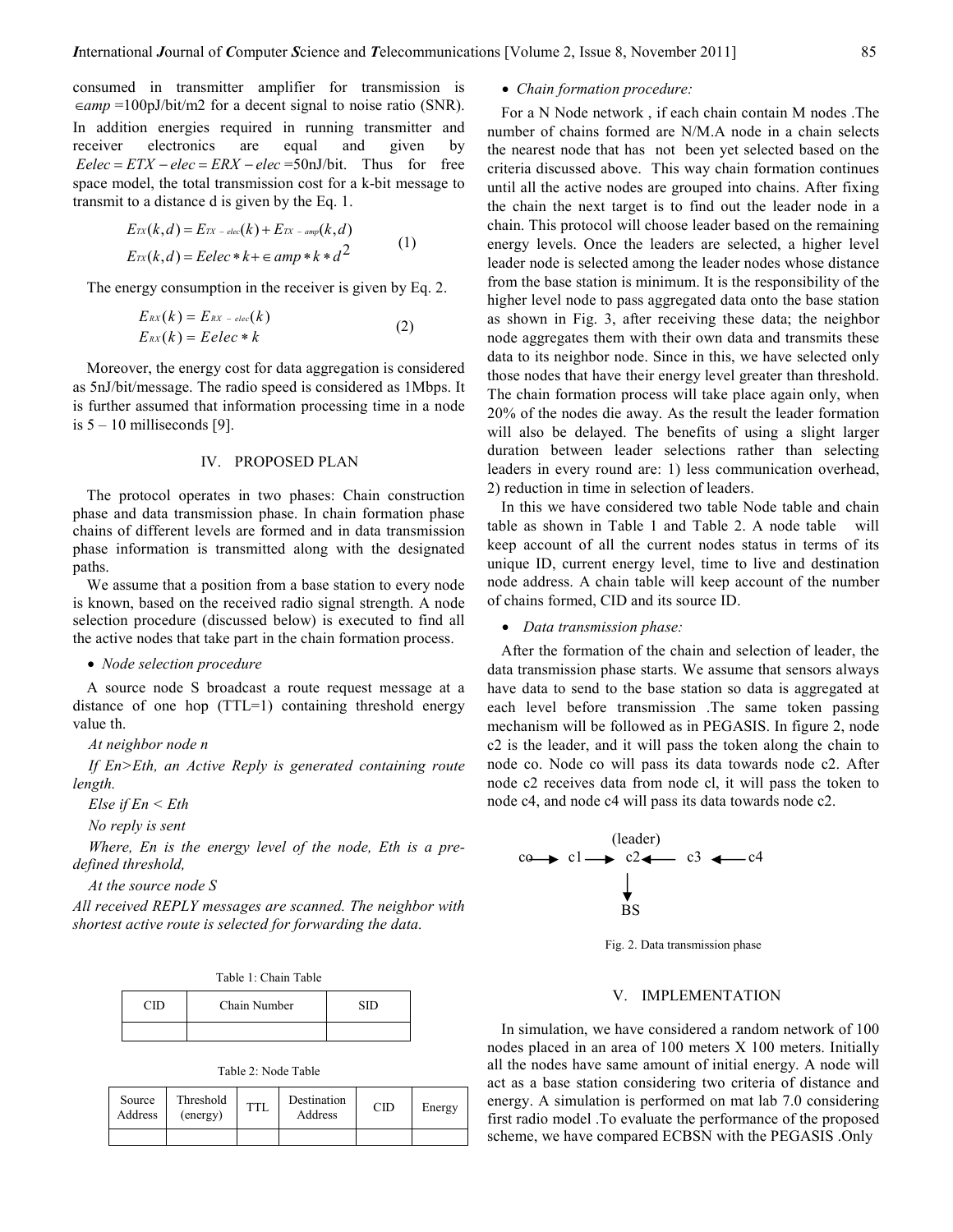Shilpa Mahajan et al. 2008 2014 12:30 12:30 12:30 12:30 12:30 12:30 12:30 12:30 12:30 12:30 12:30 12:30 12:30 1



Figure 3: Chain formation Algorithm

two parameters are considered: 1) total energy consumed and 2) number of alive nodes. We have found out that in subsequent rounds the number of alive nodes is more in case of ECBSN then in PEGASIS. Also, the energy consumption of ECBSN is less as compare to PEGASIS As shown in Fig. 5, Long chain formation occurs in PEGASIS, which incurs delay. Fig. 4 results in lesser delay and energy consumption as short chain forms in parallel. Also, the comparative result can prove this fact that proposed technique results in lesser consumption and increases reliability.

# VI. CONCLUSION

In this paper we have proposed a protocol for information collection based on some energy level criteria. The parallel

formation of chains with length L (L=N/M) reduce latency. To consider only those nodes who have certain energy levels and among them the selection of leader nodes, help further as an improvement over chain based protocols like PEGASIS .This process even reduces energy consumption as selection of leaders only take place after optimal number of rounds when 20% of nodes die away ..Considering all these factors, the protocol shows a remarkable improvement over existing protocols. In future work we can further extend this to multiple layer hierarchical chain based protocol. This can be enhanced further by including issues of MAC layer like active/sleep cycle.